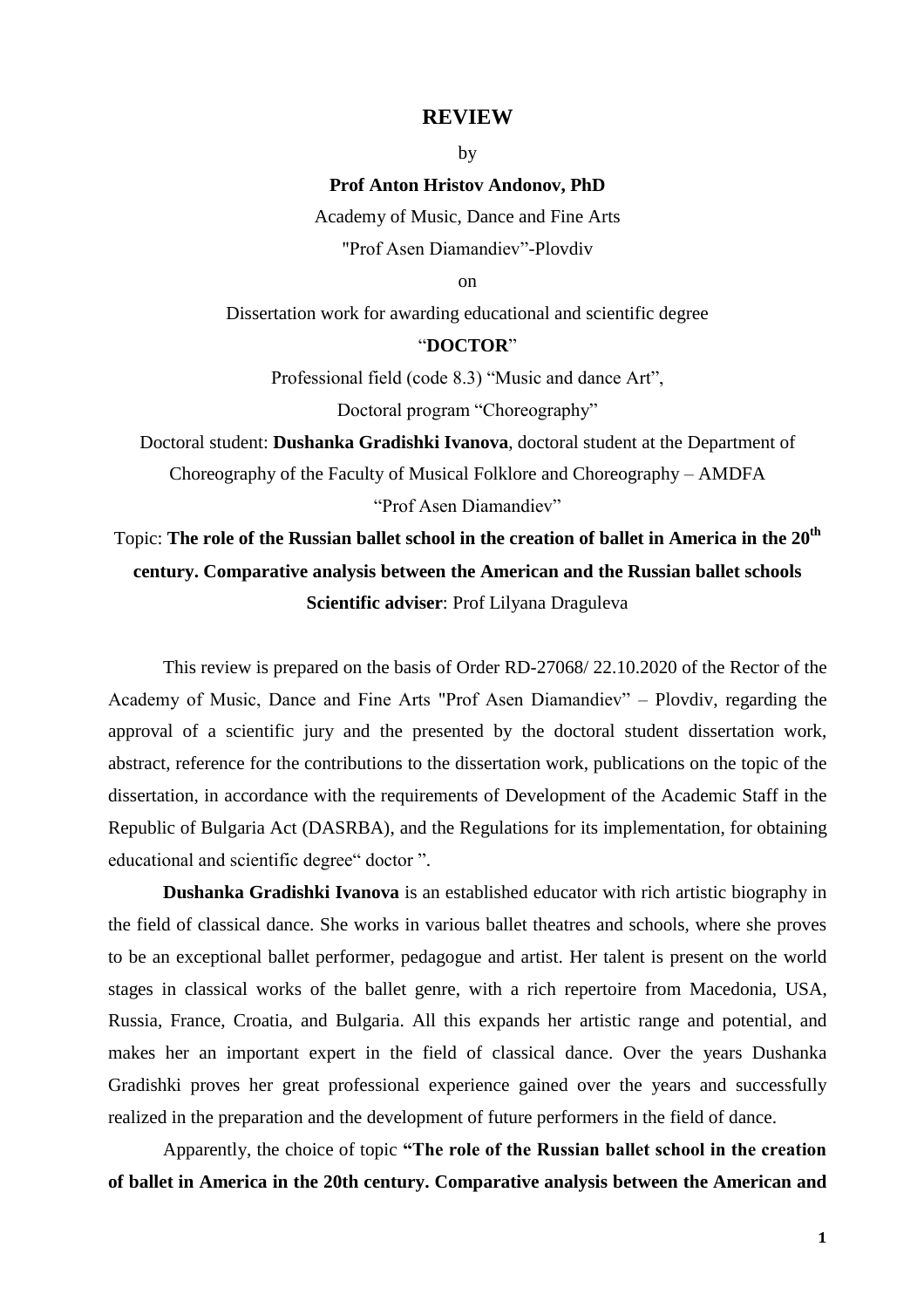**the Russian ballet schools"**, for this dissertation is mainly due to the fact that the doctoral student works in the school of American classical dance – on the one hand, and on the other, the unexplored territory for the influence of the Russian school in America in the  $20<sup>th</sup>$  century.

Provoked by the processes of globalization in the modern world, as well as the lack of in-depth research in this field, the author manages to delve deeper into this serious issue, and attempts to offer answers to questions related to the active work of many European dancers, choreographers and educators in America. She focuses on tracing the path of dance, and classical ballet in particular, from its inception and development in America, offering extremely detailed information about many professionals and their careers. Dushanka Gradishki presents a study that is necessary for the dance science with practical applicability in the training of performers and artists in the classical genre.

The dissertation work consists of 193 pages, and is structured in **introduction, seven chapters, conclusions, contributions and bibliography** including 45 titles and Internet sources of 22 links.

The research demonstrates the necessary competence. The narrative is accurate, clear and legible. The significant amount of the used scientific literature is correctly and precisely mentioned.

The **Introduction** emphasizes the relevance of the problem and its significance. The objective, tasks and methods of the research are presented solidly. The objective specifies the tasks that structure the individual chapters in theoretical and practical aspects. It also diligently identifies the *object* – the "classical dance in America", and the *subject* – "the role of Western-European and Russian ballet master, dancers and educators in laying the foundations of classical dance in America". The development of the dissertation offers valuable conclusions, which make the information in it practically applicable.

The review of the scientific literature is an in-depth reading of theoretical research conducted in the libraries of Tampa, St. Petersburg, Miami, and the New York Public Library for Performing Arts. The author is provoked by the lack of materials in Bulgarian, Serbian and Macedonian, and I would like to note her serious contribution to the study of rich scientific material related to translations from English. Accordingly, Mrs. Gradishki presents scientific conclusions and summaries, which are aimed at the main goal of the work and are proof of its purposeful long-term scientific and in-depth work. She also manages to analyse valuable information from her research, which leads her to the knowledge of the beginning, the development of the classical dance in America, and the influence of the Russian school.

The **first chapter** provides an overview and historical analysis of the birth of the American nation and, accordingly, the relationship between the traditional dances of the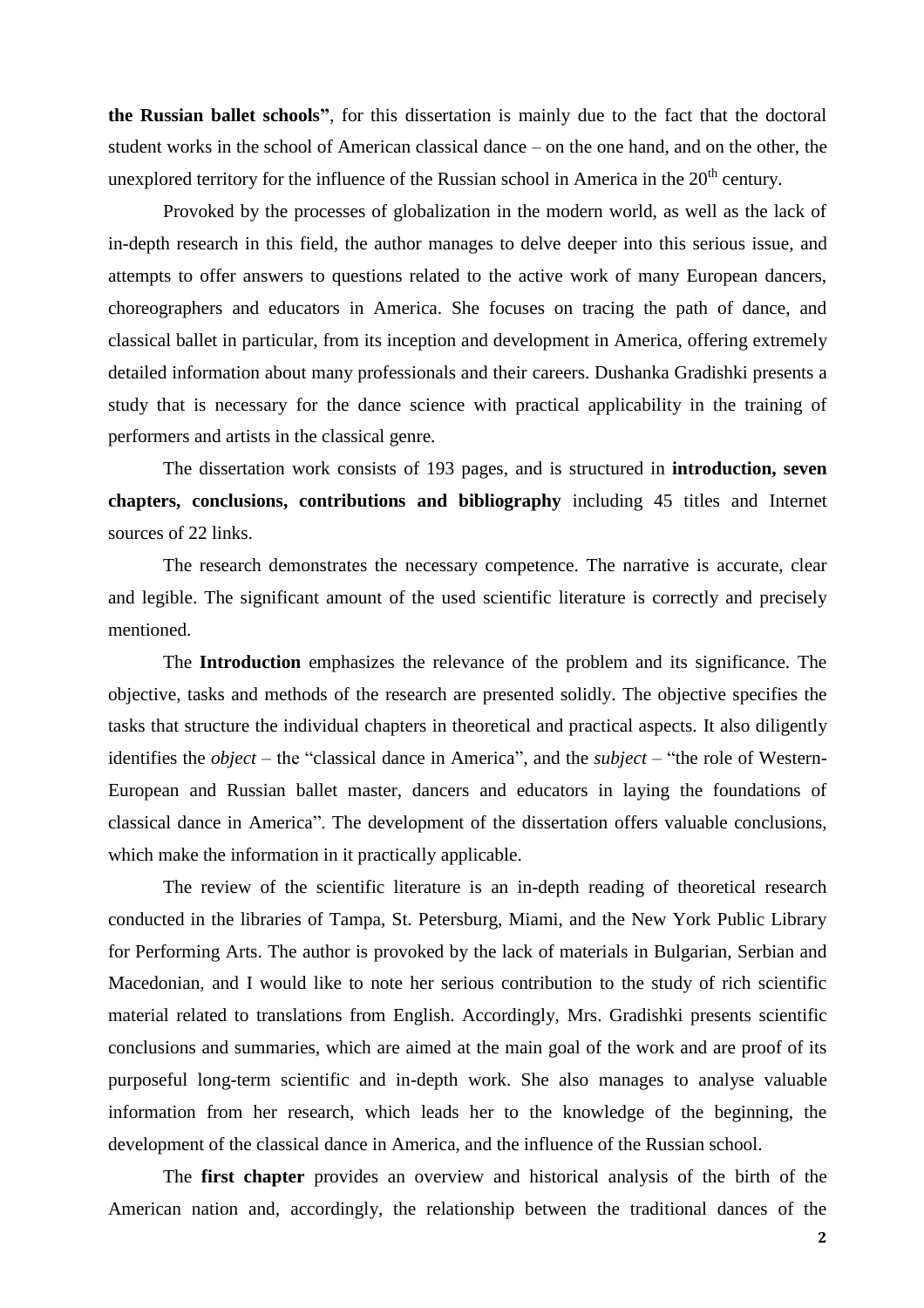indigenous population and the influence of the new settlers. The author makes chronological and thorough review of the emergence of the dance in the American practice from Great Britain.

The **contribution** of the candidate in this chapter is the discussion of authors, works and publications, impressive with the historical facts and the author's knowledge. The emphasis is on the distinction and popularity of the French dances, coming from Europe, which have taken a permanent place in the American practice.

In the **second chapter** "Italian influence on the dance in America" Dushanka Ivanova examines in historical terms the development of classical dance and the influence of Italian ballet dancers on the American dance style. Specific details are given for peoples that play an important role in the influence on the theatres in Boston, New York and Philadelphia. The study very clearly marks two names with special contribution to the American ballet, which are one of the founders of professional training in the performing arts, namely: Malvina Cavalazzi – founder of the ballet school at the Metropolitan Opera, which is considered as a historic moment for the American ballet, and Luigi Albertieri, who is considered the last great representative of the Italian ballet school of the nineteenth century in the United States.

In the **third chapter**, the focus is on the contribution of the Austrian ballerina Fanny Elssler, who danced in the United States in the  $19<sup>th</sup>$  century. She was a huge success in promoting *romantic ballet* in America and had an incredible impact on the artistic growth of a number of ballet dancers in Philadelphia. A significant contribution in this chapter is the detailed examination of four ballet dancers with extraordinary and outstanding contributions to the development of the American classical dance – Mary Ann Lee, George Washington Smith, Julia Turnbull and Augusta Maywood. Mrs. Gradishki presents in great depth their incredible performance in various productions and huge success as soloists, considered ballet stars in America in the  $19<sup>th</sup>$  century. The author dwells in detail on their performing qualities and repertoire, presenting a complete picture of the founders of American classical dance.

**Chapter four** takes us on a search for new forms of dance that are an expression of the modern society and the constant social changes. Chronologically and in detail, dancers have been studied and analyzed, each of whom has left his own handwriting and style in his performing practice - Loie Fuller, Maud Allan, Isadora Duncan, Ruth Saint-Denis, Ted Shawn, Martha Graham. The author makes valuable conclusions about the innovations brought by the performers, namely: theatricality and abstractness in the dance, stage concrete image, the relationship between body and soul - as a natural expression of the state of the dancer.

**Chapter Five – "The Origin of Ballet in America"**, very specifically introduces us to the topic of the dissertation. Questions about the origins of ballet in America are pointed out and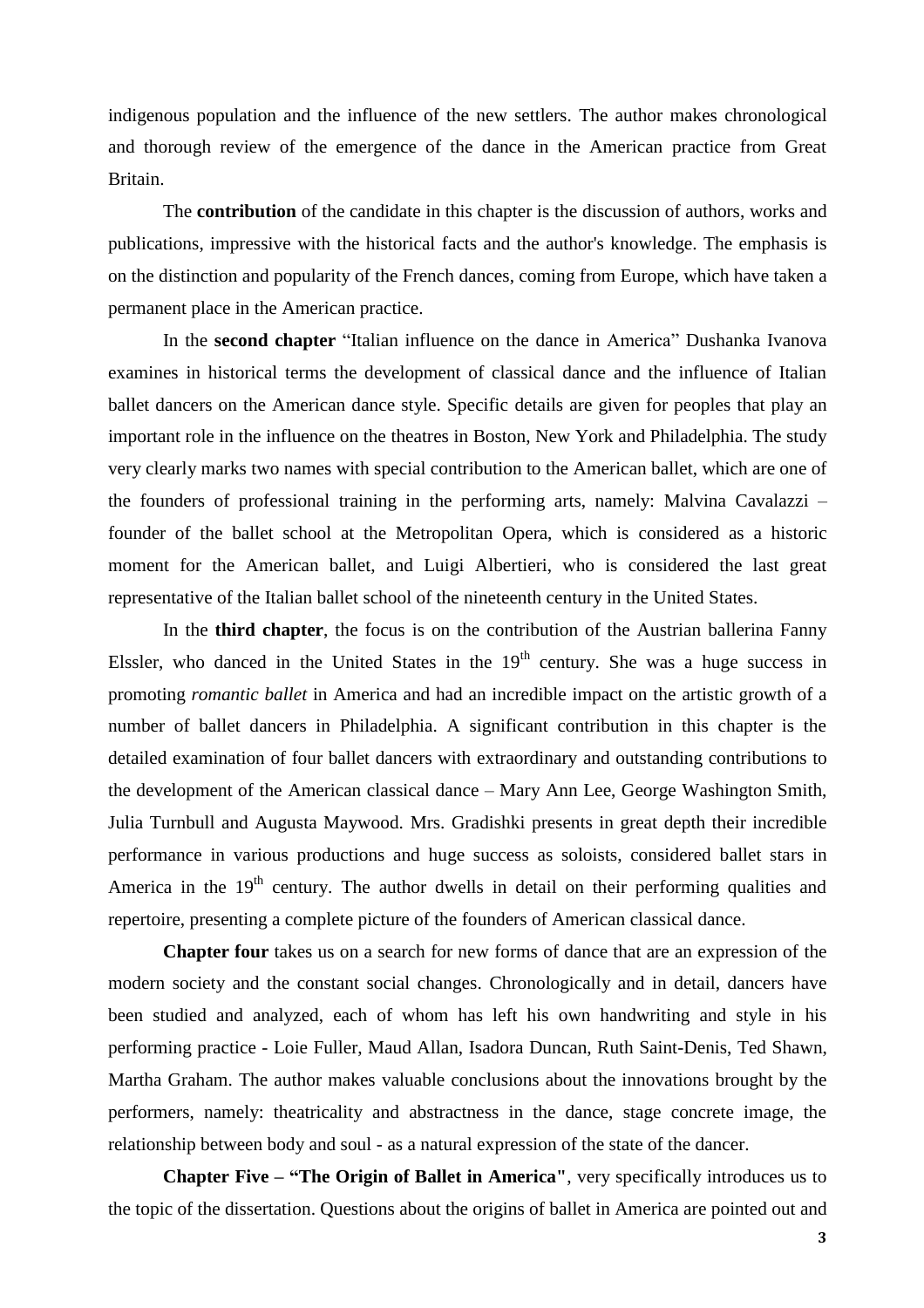analysed in detail. The doctoral candidate studies and follows in great depth the contribution of the Russian ballet specialists in the development of a national ballet with an American identity. She singles out two names that are the reason for the development of dance in America, such as Anna Pavlova and choreographer Mikhail Mordkin. The great ballerina Pavlova hugely contributed to the growth and influence of the classical dance in America, and accordingly she "*has built a bridge between the classical Russian style of Petipa and the experimental work of Diaghilev's "Ballets Russes". The complex and versatile personality of Anna Pavlova leaves an unforgettable imprint on American ballet history"*.

**Chapter six** presents the age of the American Renaissance in the art of dance and its aesthetic principles of abstraction and expressionism. The emphasis is on merging the traditional dance with the modern one, setting the beginning of a new wave – "theatrical dance". In this way the taste of the audience is differentiated when evaluating the form and content in the abstract expression of the body and its emotions. The author also draws attention to Diaghilev's reforms as a concept of traditionalism and modernism. "*Under his protection, ballet in America not only prospered, but also gained enormous prestige*." In addition, in this chapter Dushanka Ivanova pays special attention and explores the Russian dancer, choreographer, pedagogue and director Mikhail Fokine. She emphasizes his choreographic and pedagogical activities, which are especially significant and set new directions in the ballet development in both Europe and America. His huge contribution draws new paths for liberation from classical techniques and constructions according to the needs of style and internal logic. In addition, the doctoral student emphasizes Fokine's role in the revival of the male dance, creating for the male dancer expressive roles equal to those of the ballerinas. In conclusion, she emphasizes that "*Fokine is considered the father of ballet in the twentieth century*."

**Chapter seven** offers a detailed and research comparative analysis between the Russian and the American ballet schools. Attention is focused on the influence of the European schools - French, Italian, Danish, but the highest priority is given to the Russian. Undoubtedly, an important role in this played by international stars of Russian origin, such as Rudolf Nureev, Natalia Makarova, Mikhail Baryshnikov and George Balanchine, culminating in his professional activity. In response, the author summarizes "*With Balanchine's contribution, the phenomenon "Russian ballet" firmly takes its position in the minds of the Americans. In 1934, Balanchine founded the School of American Ballet, where he taught students the "Balanchine technique" he had developed*". Major contribution in this chapter are the conclusions about the specifics in historical, stylistic and technical aspects between the Russian and American ballet schools. This can be viewed as a conclusion of the overall presentation in the doctoral work, and response to the set objective and tasks.